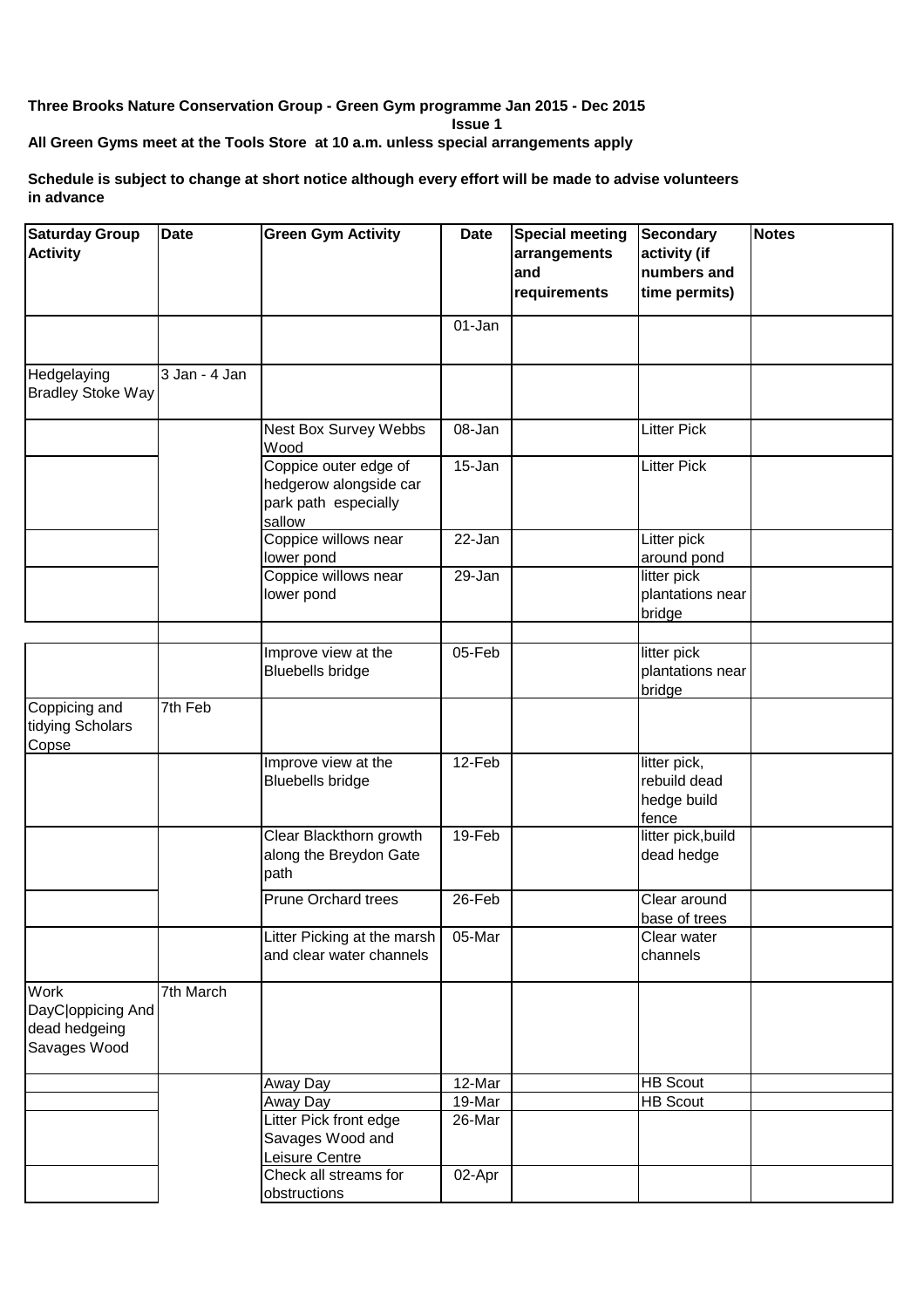| Himalayan Balsam 04-Apr |                      |                                                                                   |            |                                                             |              |
|-------------------------|----------------------|-----------------------------------------------------------------------------------|------------|-------------------------------------------------------------|--------------|
| removal                 |                      |                                                                                   |            |                                                             |              |
|                         |                      | Stream Clearing as<br>required                                                    | 09-Apr     | Litter pick<br>stream banks                                 | Check for HB |
|                         |                      | Stream Clearing as<br>required                                                    | 16-Apr     | Litter pick<br>stream banks                                 | Check for HB |
|                         |                      | Himalayan Balsam<br>Patchway Brook north end                                      | 23-Apr     | Litter pick<br>stream banks                                 | Check for HB |
|                         |                      | Himalayan Balsam<br>Patchway Brook north end                                      | 30-Apr     | <b>Litter Pick</b>                                          |              |
| <b>Stream Clearing</b>  | $02$ -May            |                                                                                   |            |                                                             |              |
|                         |                      | Himalayan Balsam<br>Patchway Brook stone<br>bridge to orchard                     | 07-May     | <b>Litter Pick</b>                                          |              |
|                         |                      | Himalayan Balsam<br>Patchway Brook orchard<br>pump track end                      | 14-May     | <b>Litter Pick</b>                                          |              |
|                         |                      | Himalayan Balsam -<br>Patchway Brook lower<br>reaches                             | 21-May     | <b>Litter Pick</b>                                          |              |
|                         |                      | Himalayan Balsam -<br>Patchway Brook lower<br>reaches                             | 28-May     | <b>Litter Pick</b>                                          |              |
|                         |                      |                                                                                   | 04-Jun     |                                                             |              |
| <b>TBD</b>              | 06-Jun               |                                                                                   |            |                                                             |              |
|                         |                      | Himalayan Balsam -<br>Patchway Brook lower<br>reaches                             | $11 - Jun$ | <b>Litter Pick</b>                                          |              |
|                         |                      | Himalayan Balsam -<br>Patchway Brook lower<br>reaches                             | 18-Jun     | <b>Litter Pick</b>                                          |              |
|                         |                      | Himalayan Balsam<br>Patchway Brook                                                | 25-Jun     | <b>Litter Pick</b>                                          |              |
|                         |                      | Himalayan Balsam Stoke<br><b>Brook</b>                                            | 02-Jul     | <b>Litter Pick</b>                                          |              |
| <b>TBD</b>              | 04-Jul               |                                                                                   |            |                                                             |              |
|                         |                      | Grassy area below the<br>upper newt pond - scythe<br>and remove scrub<br>regrowth | 09-Jul     | <b>Litter Pick</b>                                          |              |
|                         |                      | Grassy area below the<br>upper newt pond - scythe<br>and remove scrub<br>regrowth | $16 -$ Jul | <b>Litter Pick</b>                                          |              |
|                         |                      | Mid Year Survey walk                                                              | 23-Jul     |                                                             |              |
|                         |                      | Haymaking Bowsland<br>Meadow                                                      | 30-Jul     | Litter Pick                                                 |              |
| <b>TBD</b>              | $\overline{0}$ 1-Aug |                                                                                   |            |                                                             |              |
|                         |                      | Haymaking Bowsland<br>Meadow                                                      | 06-Aug     | Remove<br>Bramble patch<br>or scrub from<br>centre of field |              |